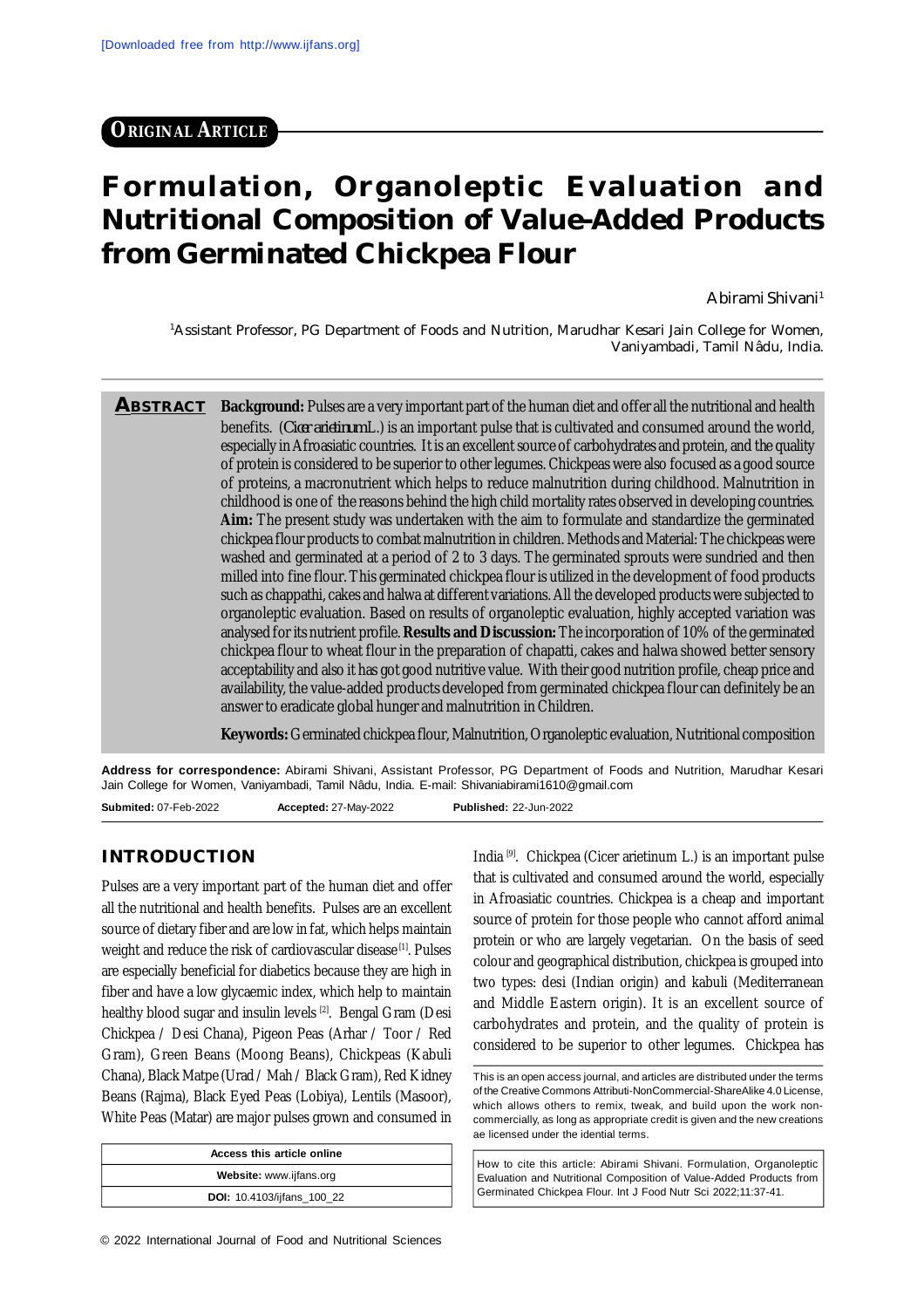significant amounts of all the essential amino acids except sulphur-containing amino acids, which can be complemented by adding cereals to the daily diet. Although lipids are present in low amounts, chickpea is rich in nutritionally important unsaturated fatty acids such as linoleic and oleic acids.  $\beta$ -Sitosterol, campesterol and stigmasterol are important sterols present in chickpea oil. Ca, Mg, P and especially, K are also present in chickpea seeds. Chickpea is a good source of important vitamins such as riboflavin, niacin, thiamine, folate and the vitamin A precursor  $\beta$ -carotene. Like other pulses, chickpeas contain anti-nutrient factors that can be reduced or eliminated by a variety of cooking techniques. Chickpeas have some potential health benefits, and when combined with other legumes and grains, they are important for humans such as cardiovascular disease, type 2 diabetes, digestive disorders, and some cancers. Chickpeas were also focused as a good source of proteins, a macronutrient which helps to reduce malnutrition during childhood.

Malnutrition in childhood was and is one of the reasons behind the high child mortality rates observed in developing countries. Chronic malnutrition in childhood is linked to slower cognitive development and serious health impairments later in life that reduce the quality of life of individuals. In this respect, understanding the nutritional status of children has far-reaching implications for the better development of future generations [9].

At the household level, the common methods of food processing include germinating, sun drying and dry heat treatment like roasting and grinding are used. These processing methods alter the nutritive value of foods. The nutrient composition and technological properties of chickpeas offer a number of opportunities for processing and value addition to use as next generation to satisfy the consumers of different culture, location and society. Value addition of germinated chickpea flour is an important strategy to improve its utilization and the method of processing determines the quality characteristics of the value-added products. Wheat has a unique property of forming an extensible, elastic and cohesive mass when mixed with water. Germinated chickpea flour lacks these properties when used alone <sup>[2]</sup>. Hence replacement of wheat flour with germinated desi chickpea flour in wheat composite flours brings lot of innovative Ready to-eat or Ready-to-serve germinated chickpea flour products.

Chappathi, cakes and halwa are commonly used food items in day-to-day life of children. They are easily prepared and served and less time consuming. Chickpea flour is inexpensive and effortlessly prepared. Hence, the present study was undertaken with the aim to formulate and standardize the germinated chickpea flour products to combat malnutrition among children.

#### **METHODS AND MATERIALS**

#### **Procurement of Raw Ingredients**

Chickpeas was procured from local market of Redhills, Tiruvallur District, Tamil Nadu, India. The chickpeas were cleaned properly and stored in sealed containers until it was used for germination. Germinated foods are usually less susceptible to early spoilage than fresh foods. It is widely accepted that simple and inexpensive traditional processing techniques are effective methods of achieving desirable changes in the composition of pulses.

### **Preparation of Germinated Chickpea Flour**

Germination for 72 hours was the best treatment in improving all antioxidant properties and removing antinutritional properties of chickpeas. The chickpeas were washed and soaked for 12 hours at 30°C and 80% relative humidity. The water was changed thrice and chickpeas were placed in glass trays covered with wet muslin cloth and allowed to germinate for the period of 2 to 3 days [2]. The germinated chickpeas were washed and solar dried for 8 hrs. The solar dried sprouts were then milled into fine flour. The fine flour was roasted in hot pan before the preparation of each valueadded products.

### **Preparation of the Value-Added Products**

The germinated chickpea flour was used for the preparation of the most acceptable products such as chappathi, cakes and halwa. Four variations with help of germinated chickpea flour (10%, 20%, 30% and 50%) and one standard product was prepared with help of wheat flour. All the raw materials for value added products are procured from local market of Redhills, Tiruvallur District, Tamil Nadu, India.

#### **Preparation of Chapatis**

The wheat flour, germinated chickpea flour, salt, and oil were used at different levels according to the variation required. Pour all ingredients into a bowl and mix it together. Knead the dough well for 3 to 4 minutes until it smoothens. Then, take small lumps from the dough. Roll the lump into a round dough ball and flatten it a little. Now dust the dough ball with some dry wheat flour and start rolling out the chapatti thinly with 6-to-7-inch diameter. Once the tawa is sufficiently hot then put the roti on a hot tawa/griddle. First cook one side. It should be less than half cooked or about one-fourth cooked. Turn and cook the other side. This should be a little bit more cooked [4].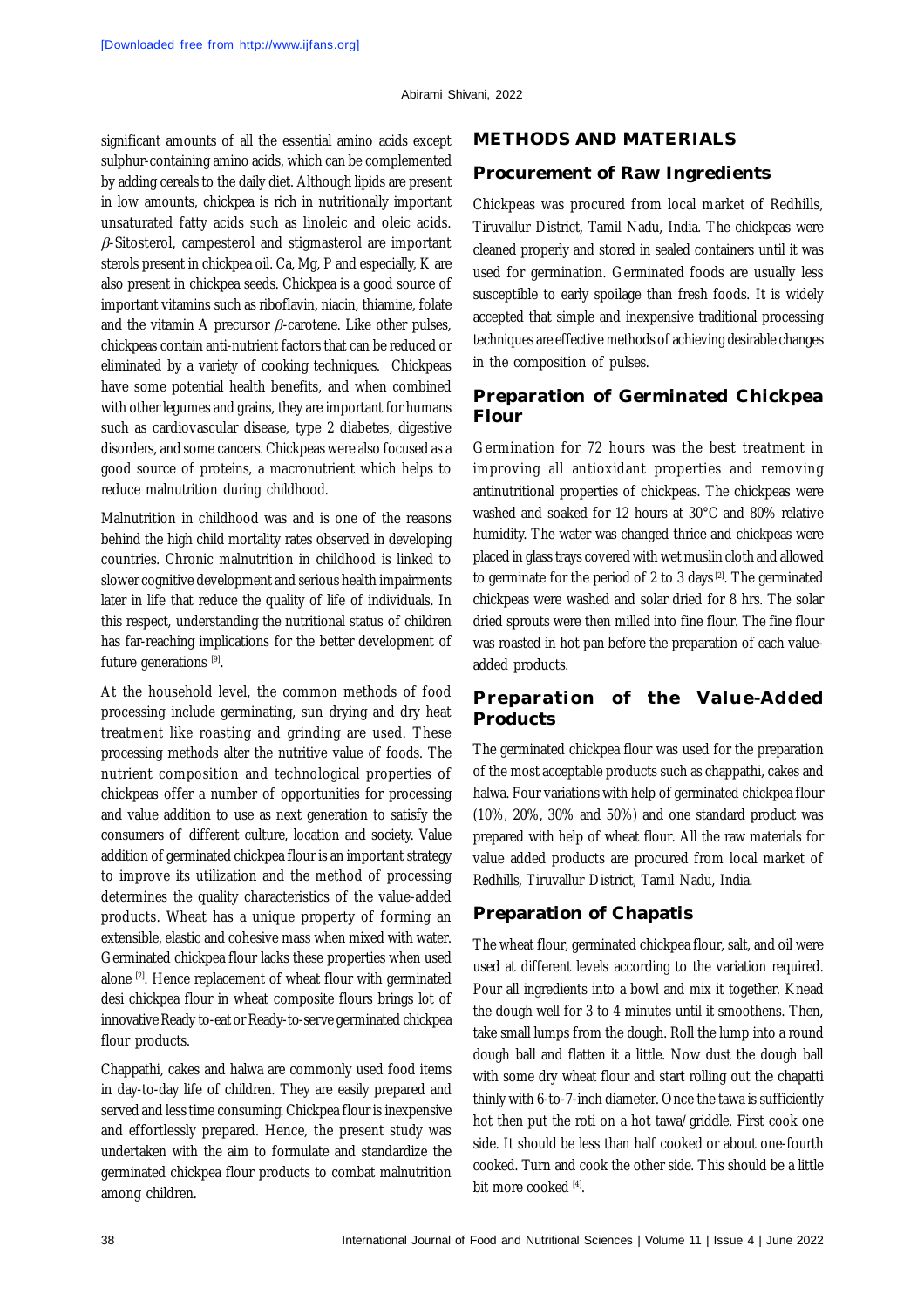### **Preparation of Cakes**

The ingredients used were wheat flour, germinated chickpea flour, egg, sugar, milk powder, butter, baking soda and water at different levels according to the variation required. All ingredients except for the flour and milk were mixed using a Professional mixer. After addition of the milk and flour, the mixing process was continued. The butter-coated pans were filled with cake batter and baked in an electric oven at  $200^{\circ}$ C for 25 min  $[7]$ .

After baking, the cakes were removed from the pans, left for 1 hour at room temperature to cool and subjected to sensory characteristics test.

#### **Preparation of Halwa**

The basic ingredients used were wheat flour, germinated chickpea flour, sugar, ghee and almonds, cashewnuts and dry grapes at different levels according to the variation required. Almond, cashew nuts and dry grapes was roasted in a pan with the ghee. In another thick bottomed pan, sugar syrup was prepared. Wheat flour and germinated chickpea flour were added and continuous stirring was done to avoid lump formation. When the mixture become thick, ghee and roasted nuts were added. Halwa was removed from the pan, left for 1 hour at room temperature to cool and subjected to sensory characteristics test.

### **Organoleptic Evaluation of the Germinated Chickpea Products**

Organoleptic quality evaluation of the product plays an important role in the acceptance and preference of foods. The consumer acceptability of each product was carried out by panel of members through organoleptic evaluation using 9 point hedonic scale with score card of scores ranging from 9 to 1, where  $1 =$  dislike extremely,  $5 =$  neither like nor dislike and  $9$  = like extremely was used. The parameters like appearance, colour, flavour, taste, texture and over all acceptability were assessed by a panel of judges. A ballot sheet

was prepared to evaluate sensory attributes of various developed value-added products.

## **Nutritive Analysis of the Germinated Chickpea Products**

Among 4 variations developed, based on the organoleptic evaluation results, the best and highly accepted variation was analysed for its nutrient profile. The major nutrients such as energy, protein, carbohydrates, fat and fibre were calculated using the standard food tables [3].

## **STATISTICAL ANALYSIS**

The final data was compiled and analysed by using statistical method of Duncan's multiple comparison tests. p-values <0.05 were considered significant.

#### **RESULTS AND DISCUSSION**

#### **Organoleptic Evaluation of the Germinated Chickpea Products**

The sensory characteristics of each product at different variation were presented in Tables 2, 3 and 4.

The pooled score of all standard products of chappathi, cake and halwa in all the attributes such as colour, flavour, taste, texture, appearance and overall acceptability was 8.6. Among the four variations developed, the variation 1(V1) of all the germinated chickpea flour value-added products at 10% level has got highest mean score of 8 in all the attributes respectively. As the level of incorporation of germinated chickpea flour increases, the acceptability range of the developed product decreases. Results of the Duncan's test revealed that there was significant difference for all the variations in response to all the organoleptic parameters evaluated for acceptability.

## **Nutritive Analysis of the Germinated Chickpea Products**

The nutrient analysis for best and highly accepted variation (V1) of all products were tabulated in Table 5. It's clear that

| Table 1: Variations for the preparation of chapattis, cake and Halwa |                                                  |    |  |  |  |  |  |
|----------------------------------------------------------------------|--------------------------------------------------|----|--|--|--|--|--|
| Variation                                                            | Wheat Flour (g)<br>Germinated Chickpea Flour (g) |    |  |  |  |  |  |
| Standard                                                             | 100                                              |    |  |  |  |  |  |
| V <sub>1</sub>                                                       | 90                                               | 10 |  |  |  |  |  |
| V <sub>2</sub>                                                       | 80                                               | 20 |  |  |  |  |  |
| V <sub>3</sub>                                                       | 70                                               | 30 |  |  |  |  |  |
| V <sub>4</sub>                                                       | 50                                               | 50 |  |  |  |  |  |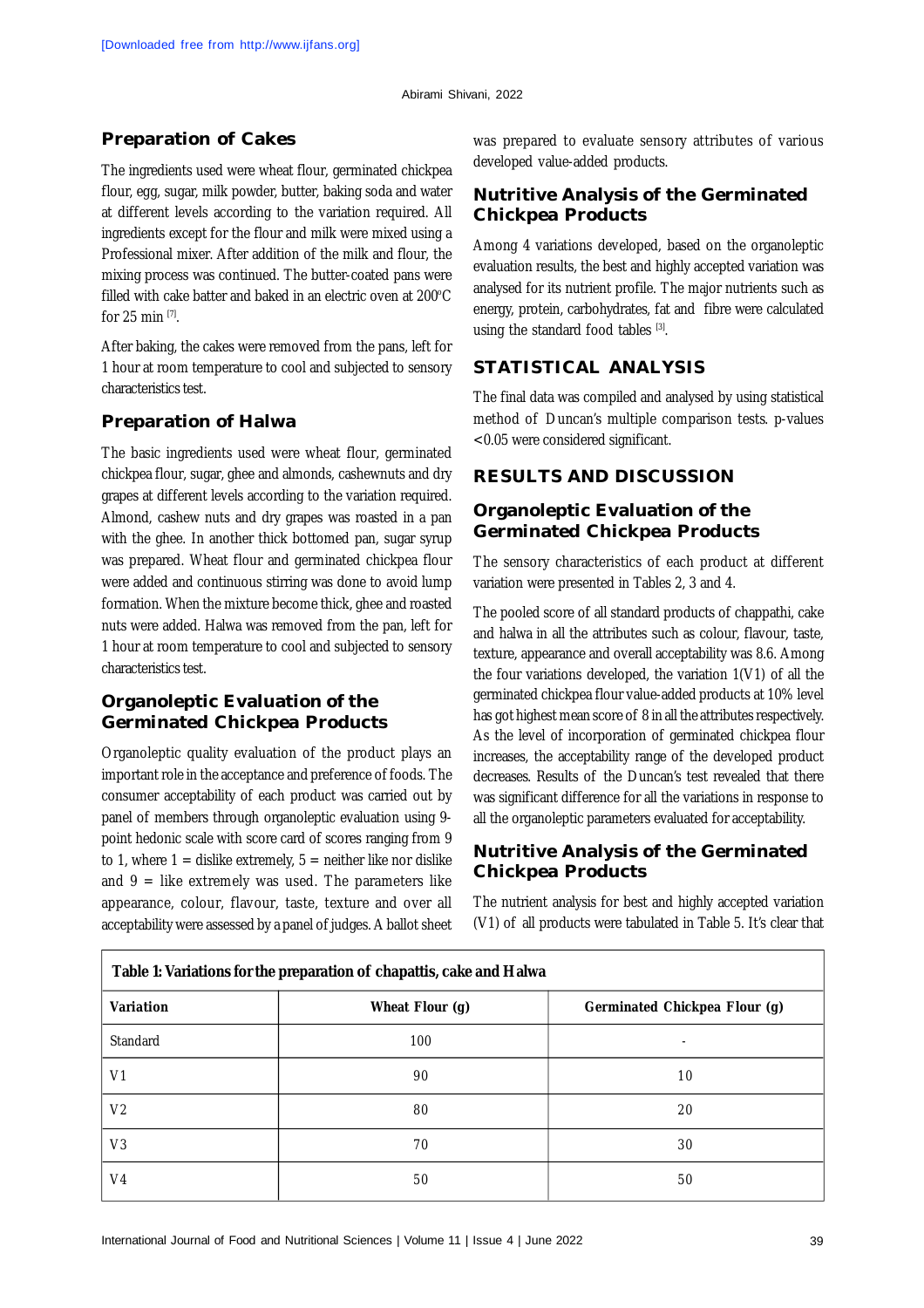#### Abirami Shivani, 2022

| Table 2: Organoleptic Evaluation of Chapatti |                             |                             |                             |                             |                             |                             |                             |  |  |
|----------------------------------------------|-----------------------------|-----------------------------|-----------------------------|-----------------------------|-----------------------------|-----------------------------|-----------------------------|--|--|
| <b>Variations</b>                            | Colour                      | Flavour                     | Taste                       | Texture                     | Foldability                 | <b>Breakability</b>         | Overall Acceptability       |  |  |
| <b>Standard</b>                              | $8.8 \pm 0.56$ <sup>d</sup> | $8.7 \pm 0.56$ <sup>d</sup> | $8.6 \pm 0.56$ <sup>d</sup> | $8.5 \pm 0.56$ <sup>d</sup> | $8.6 \pm 0.56^{\circ}$      | $8.6 \pm 0.56$ <sup>d</sup> | $8.6 \pm 0.56$ <sup>d</sup> |  |  |
| V <sub>1</sub>                               | $8.6 \pm 0.45$ <sup>d</sup> | $8.6 \pm 0.45$ <sup>d</sup> | $8.3 \pm 0.45$ <sup>d</sup> | $8.5 \pm 0.48$ <sup>d</sup> | $8.3 \pm 0.45$ <sup>d</sup> | $8.6 \pm 0.48$ <sup>d</sup> | $8.5 \pm 0.46$ <sup>d</sup> |  |  |
| V <sub>2</sub>                               | $6.2 \pm 0.52$ <sup>c</sup> | $6.1 \pm 0.52$ <sup>c</sup> | $6.1 \pm 0.52$ <sup>c</sup> | $6.2 \pm 0.52$ <sup>c</sup> | $6.2 \pm 0.52$ <sup>c</sup> | $6.3 \pm 0.52$ <sup>c</sup> | $6.2 \pm 0.52$ <sup>c</sup> |  |  |
| V <sub>3</sub>                               | $4.5 \pm 0.48$ <sup>b</sup> | $4.5 \pm 0.48$ <sup>b</sup> | $3.8 \pm 0.52^b$            | $4.1 \pm 0.52^b$            | $4 \pm 0.48^{\rm b}$        | $3.9 \pm 0.52^{\rm b}$      | $4.1 \pm 0.50^{\circ}$      |  |  |
| V <sub>4</sub>                               | $2.2 \pm 0.52$ <sup>a</sup> | $2.2 \pm 0.52$ <sup>a</sup> | $2.2 \pm 0.52$ <sup>a</sup> | $1.8 \pm 0.52$ <sup>a</sup> | $1.9 \pm 0.48$ <sup>a</sup> | $1.8 \pm 0.48$ <sup>a</sup> | $2 \pm 0.50^{\circ}$        |  |  |

**Note:** a-d values in the same column with different superscripts are significantly different at (*p*<0.05) in Duncan's multiple range test.

| Table 3: Organoleptic Evaluation of Cake |                             |                             |                             |                             |                             |                             |  |  |
|------------------------------------------|-----------------------------|-----------------------------|-----------------------------|-----------------------------|-----------------------------|-----------------------------|--|--|
| <b>Variations</b>                        | Colour                      | Flavour                     | Taste                       | Texture                     | Appearancey                 | Overall Acceptability       |  |  |
| <b>Standard</b>                          | $8.8 \pm 0.56$ <sup>d</sup> | $8.6 \pm 0.56$ <sup>d</sup> | $8.6 \pm 0.56$ <sup>d</sup> | $8.6 \pm 0.56$ <sup>d</sup> | $8.6 \pm 0.56$ <sup>d</sup> | $8.6 \pm 0.56$ <sup>d</sup> |  |  |
| V <sub>1</sub>                           | $8.2 \pm 0.52$ <sup>d</sup> | $8.3 \pm 0.52$ <sup>d</sup> | $8.2 + 0.5d$                | $8.2 \pm 0.5$ <sup>d</sup>  | $8.3 \pm 0.52$ <sup>d</sup> | $8.2 \pm 0.51$ <sup>d</sup> |  |  |
| V <sub>2</sub>                           | $6.2 \pm 0.52$ <sup>c</sup> | $6.2 \pm 0.52$ <sup>c</sup> | $5.8 \pm 0.56$ <sup>c</sup> | $6.1 \pm 0.52$ <sup>c</sup> | $5.8 \pm 0.56$ <sup>c</sup> | $6 \pm 0.53$ <sup>c</sup>   |  |  |
| V <sub>3</sub>                           | $3.5 \pm 0.52^b$            | $3.5 \pm 0.52^b$            | $3.5 \pm 0.52^b$            | $3.5 \pm 0.52^b$            | $3.6 \pm 0.52^b$            | $3.5 \pm 0.52^b$            |  |  |
| V4                                       | $2.3 \pm 0.48$ <sup>a</sup> | $2.2 \pm 0.48$ <sup>a</sup> | $2.0 \pm 0.52$ <sup>a</sup> | $1.6 \pm 0.52$ <sup>a</sup> | $1.6 \pm 0.52$ <sup>a</sup> | $1.9 \pm 0.50$ <sup>a</sup> |  |  |
|                                          |                             |                             |                             |                             |                             |                             |  |  |

**Note:** a-d values in the same column with different superscripts are significantly different at (*p*<0.05) in Duncan's multiple range test.

| Table 4: Organoleptic Evaluation of Halwa                                                                                                           |                             |                             |                             |                             |                             |                             |  |  |
|-----------------------------------------------------------------------------------------------------------------------------------------------------|-----------------------------|-----------------------------|-----------------------------|-----------------------------|-----------------------------|-----------------------------|--|--|
| <b>Variations</b>                                                                                                                                   | <b>Colour</b>               | Flavour                     | Taste                       | <b>Texture</b>              | Appearancey                 | Overall Acceptability       |  |  |
| <b>Standard</b>                                                                                                                                     | $8.6 \pm 0.56$ <sup>d</sup> | $8.7 \pm 0.56$ <sup>d</sup> | $8.6 \pm 0.56$ <sup>d</sup> | $8.6 \pm 0.56$ <sup>d</sup> | $8.6 \pm 0.56$ <sup>d</sup> | $8.6 \pm 0.56$ <sup>d</sup> |  |  |
| V <sub>1</sub>                                                                                                                                      | $8.6 \pm 0.56$ <sup>d</sup> | $8.5 \pm 0.56$ <sup>d</sup> | $8.6 \pm 0.56$ <sup>d</sup> | $8.6 \pm 0.56$ <sup>d</sup> | $8.4 \pm 0.56$ <sup>d</sup> | $8.5 \pm 0.56$ <sup>d</sup> |  |  |
| V <sub>2</sub>                                                                                                                                      | $6.2 \pm 0.56$ <sup>c</sup> | $6.2 \pm 0.56$ <sup>c</sup> | $6.1 \pm 0.52$ <sup>c</sup> | $6.1 \pm 0.48$ <sup>c</sup> | $6.0 \pm 0.48$ <sup>c</sup> | $6.1 \pm 0.52$ <sup>c</sup> |  |  |
| V <sub>3</sub>                                                                                                                                      | $3.4 \pm 0.48^b$            | $3.4 \pm 0.48^b$            | $3.6 \pm 0.48^b$            | $3.6 \pm 0.52^b$            | $3.4 \pm 0.52^b$            | $3.5 \pm 0.50^b$            |  |  |
| V <sub>4</sub>                                                                                                                                      | $1.9 \pm 0.56$ <sup>a</sup> | $1.9 \pm 0.56$ <sup>a</sup> | $1.7 \pm 0.52$ <sup>a</sup> | $1.7 \pm 0.52$ <sup>a</sup> | $1.7 \pm 0.52$ <sup>a</sup> | $1.8 \pm 0.53$ <sup>a</sup> |  |  |
| <b>Note:</b> a-d values in the same column with different superscripts are significantly different at ( $p<0.05$ ) in Duncan's multiple range test. |                             |                             |                             |                             |                             |                             |  |  |

| Table 5: Nutritive Analysis of the Best Variation                                                                                                 |                   |                   |                  |                   |                  |                 |  |  |
|---------------------------------------------------------------------------------------------------------------------------------------------------|-------------------|-------------------|------------------|-------------------|------------------|-----------------|--|--|
| Name of the Product                                                                                                                               | <b>Variations</b> | Energy (Kcals)    | Protein (g)      | Carbohydrate (g)  | Fat $(q)$        | Fibre $(q)$     |  |  |
| Chapati                                                                                                                                           | <b>Standard</b>   | $383.9 \pm 2.6$   | $12.9 \pm 0.41$  | $63.1 \pm 1.05$   | $6.3 \pm 0.1$    | $2.23 \pm 0.30$ |  |  |
|                                                                                                                                                   | V1                | $379 \pm 3.45$    | $13.5 \pm 0.58$  | $65.4 \pm 1.45$   | $6.4 \pm 0.1$    | $2.5 \pm 0.1$   |  |  |
| Cake                                                                                                                                              | <b>Standard</b>   | $472.26 \pm 0.95$ | $12.26 \pm 0.95$ | $88.36 \pm 1.00$  | $7.43 \pm 0.80$  | $2.46 \pm 0.76$ |  |  |
|                                                                                                                                                   | V <sub>1</sub>    | $465.36 \pm 0.90$ | $13.36 \pm 1.00$ | $93.4 \pm 1.01$   | $8.23 \pm 1.10$  | $2.66 \pm 1.30$ |  |  |
| Halwa                                                                                                                                             | <b>Standard</b>   | $876.3 \pm 0.90$  | $12.63 \pm 0.41$ | $116.3 \pm 1.11$  | $40.6 \pm 0.60$  | $2.73 \pm 0.51$ |  |  |
|                                                                                                                                                   | V <sub>1</sub>    | $865.53 \pm 0.92$ | $13.7 \pm 0.72$  | $111.56 \pm 0.83$ | $41.26 \pm 1.00$ | $2.43 \pm 0.50$ |  |  |
| <b>Note:</b> a-d values in the same column with different superscripts are significantly different at $(p<0.05)$ in Duncan's multiple range test. |                   |                   |                  |                   |                  |                 |  |  |